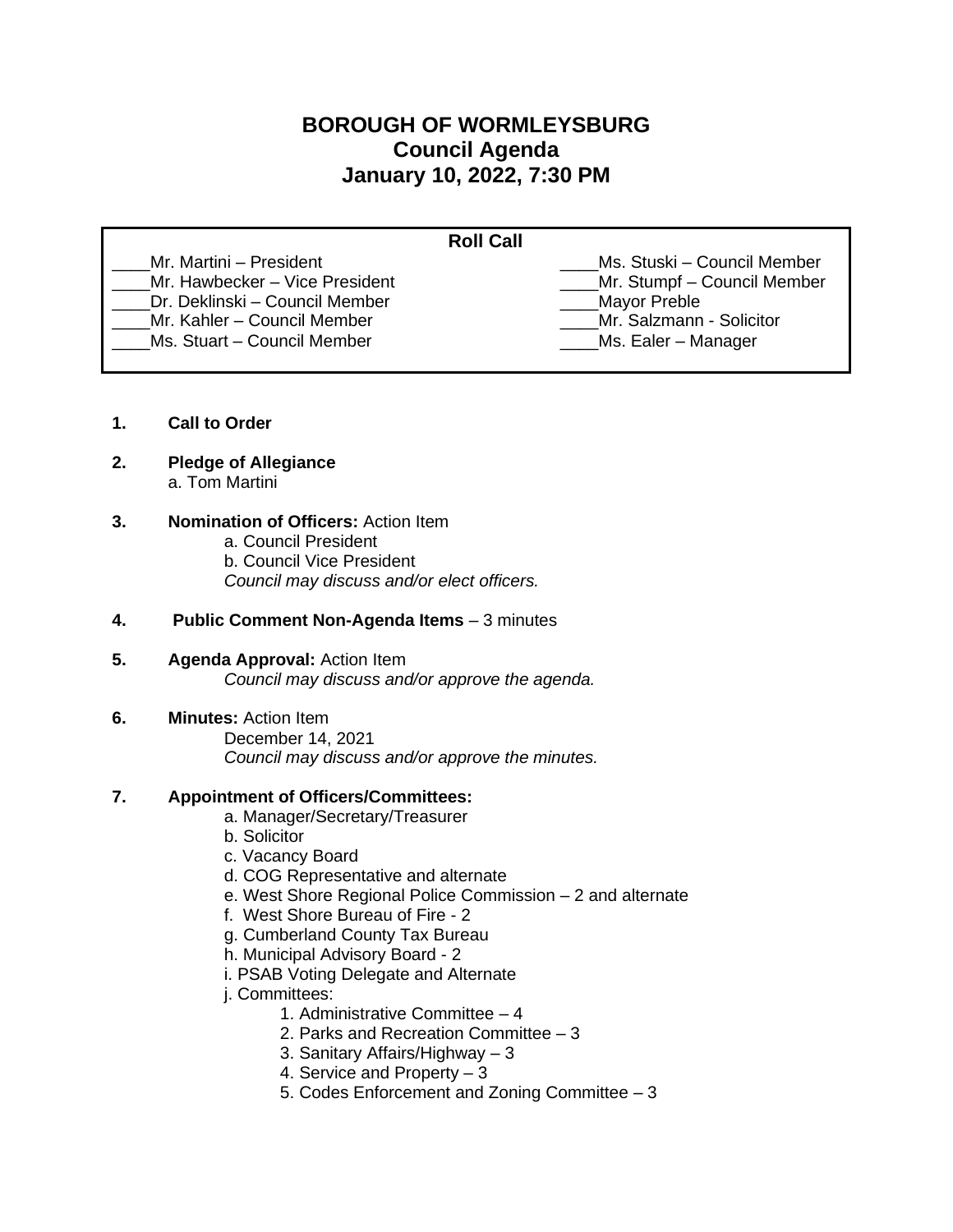6. Public Safety Committee – 3

# **January 3, 2022 Agenda - Page 2**

k. Planning Commission – 3 - four-year terms Joe Deklinski Shaun Donovan Dan Accurti l. Recreation Board – 2 - 5-year terms Arreanne Redding m. Zoning Hearing Board – 1 – 5-year term Darren McClure n. River Front Committee  $-3 - 5$ -year terms

*Council may discuss and/or appoint representatives.* 

# **8. Borough Officials Reports:**

- a. Manager's Report: *Discussion*
- b. Treasurer's Report: *Discussion*
- c. Borough Solicitor: *Discussion*
- d. Borough Engineer: *Discussion*

#### **9. Council President Report:** *Discussion*

#### **10. Council Vice- President's Report:** Action Item

Checks for Payment:

| <b>General Fund:</b>                                       | 20 checks | \$47,133.89 |  |
|------------------------------------------------------------|-----------|-------------|--|
| Fire Fund:                                                 | 2 checks  | \$1,061.55  |  |
| Sewer Fund:                                                | 11 checks | \$4,732.19  |  |
| Council may discuss and/or approve the checks for payment. |           |             |  |

#### **11. Mayors Report:** Discussion

# **12. Committee Reports:** Discussion

- a. Parks and Recreation:
	- i. December Meeting
		- ii. CAPCOG
- b. Sanitary/Highway/Planning Committee:
- c. Service/Property Committee:

#### d. Codes/Zoning: letters: 1

trash violations – 1

- e. Public Safety Committee:
- f. Administrative Committee: